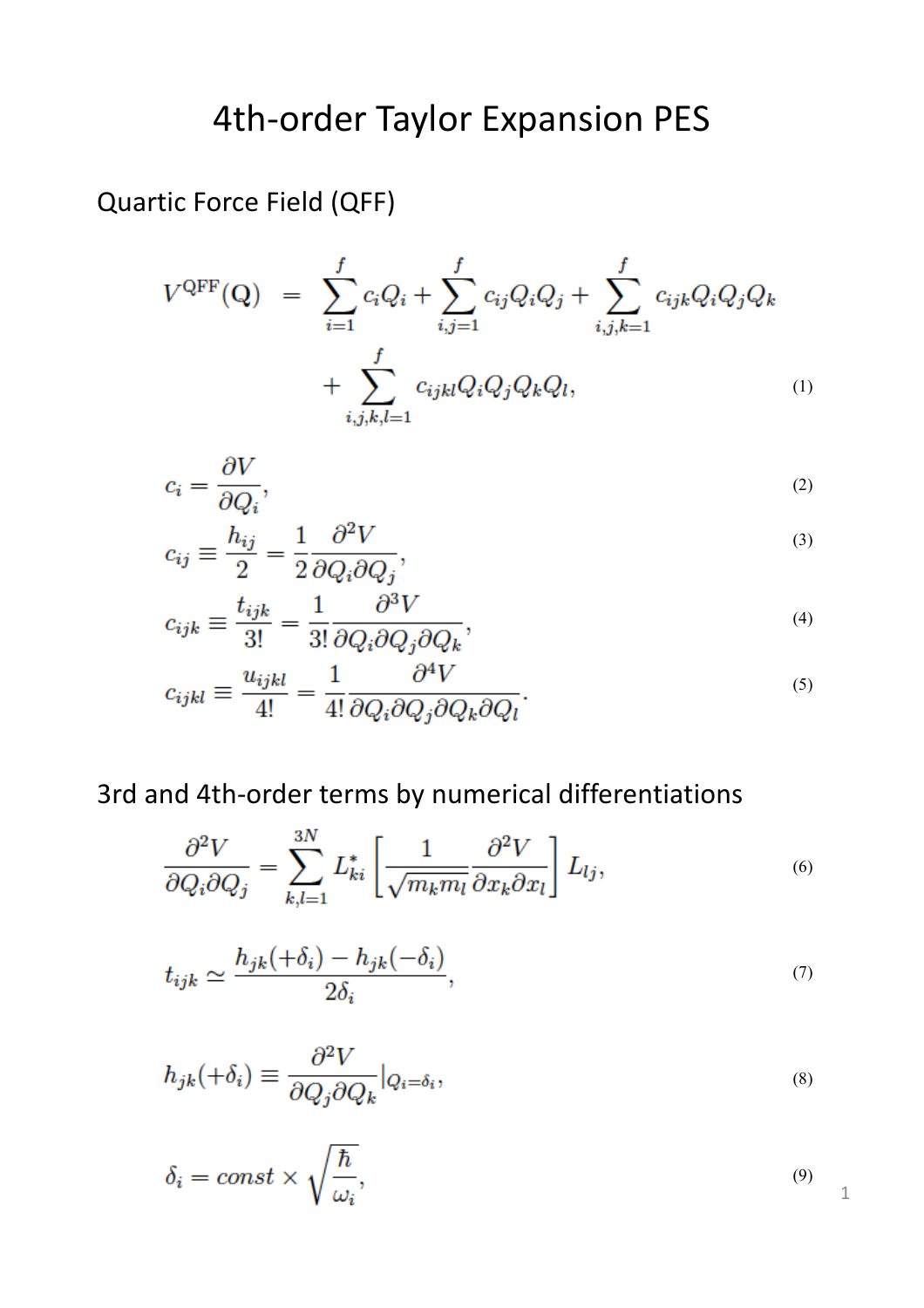$$
u_{ijkl} \simeq \frac{h_{ij}(+\delta_k+\delta_l)-h_{ij}(+\delta_k-\delta_l)-h_{ij}(-\delta_k+\delta_l)+h_{ij}(-\delta_k-\delta_l)}{4\delta_k\delta_l},
$$

(10)

$$
h_{ij}(\pm \delta_k \pm \delta_l) \equiv \frac{\partial^2 V}{\partial Q_i \partial Q_j} |_{Q_k = \pm \delta_k, Q_l = \pm \delta_l},\tag{11}
$$

$$
u_{ijkk} \simeq \frac{h_{ij}(+\delta_k) + h_{ij}(-\delta_k) - 2h_{ij}}{\delta_k^2},\tag{12}
$$

# *n*-mode represenation (nMR) QFF

$$
V^{\text{QFF}}(\mathbf{Q}) = \sum_{i=1}^{f} V_i^{\text{QFF}} + \sum_{i>j}^{f} V_{ij}^{\text{QFF}} + \sum_{i>j>k}^{f} V_{ijk}^{\text{QFF}} + \sum_{i>j>k}^{f} V_{ijkl}^{\text{QFF}},
$$
\n(13)

$$
V_i^{\text{QFF}} = g_i Q_i + \frac{h_{ii}}{2} Q_i^2 + \frac{t_{iii}}{3!} Q_i^3 + \frac{u_{iiii}}{4!} Q_i^4,
$$
\n(14)

$$
V_{ij}^{\text{QFF}} = h_{ij}Q_iQ_j + \frac{t_{ijj}}{2}Q_i^2Q_j + \frac{t_{ijj}}{2}Q_iQ_j^2 + \frac{u_{ijj}}{2}Q_iQ_j^2 + \frac{u_{ijjj}}{3!}Q_i^3Q_j + \frac{u_{ijjj}}{4}Q_i^2Q_j^2 + \frac{u_{ijjj}}{3!}Q_iQ_j^3,
$$
\n(15)

$$
V_{ijk}^{\text{QFF}} = t_{ijk} Q_i Q_j Q_k + \frac{u_{ijjk}}{2} Q_i Q_j Q_k + \frac{u_{ijjk}}{2} Q_i Q_j^2 Q_k + \frac{u_{ijkk}}{2} Q_i Q_j Q_k^2, \quad (16)
$$

$$
V_{ijkl}^{\text{QFF}} = u_{ijkl} Q_i Q_j Q_k Q_l, \qquad (17)
$$

2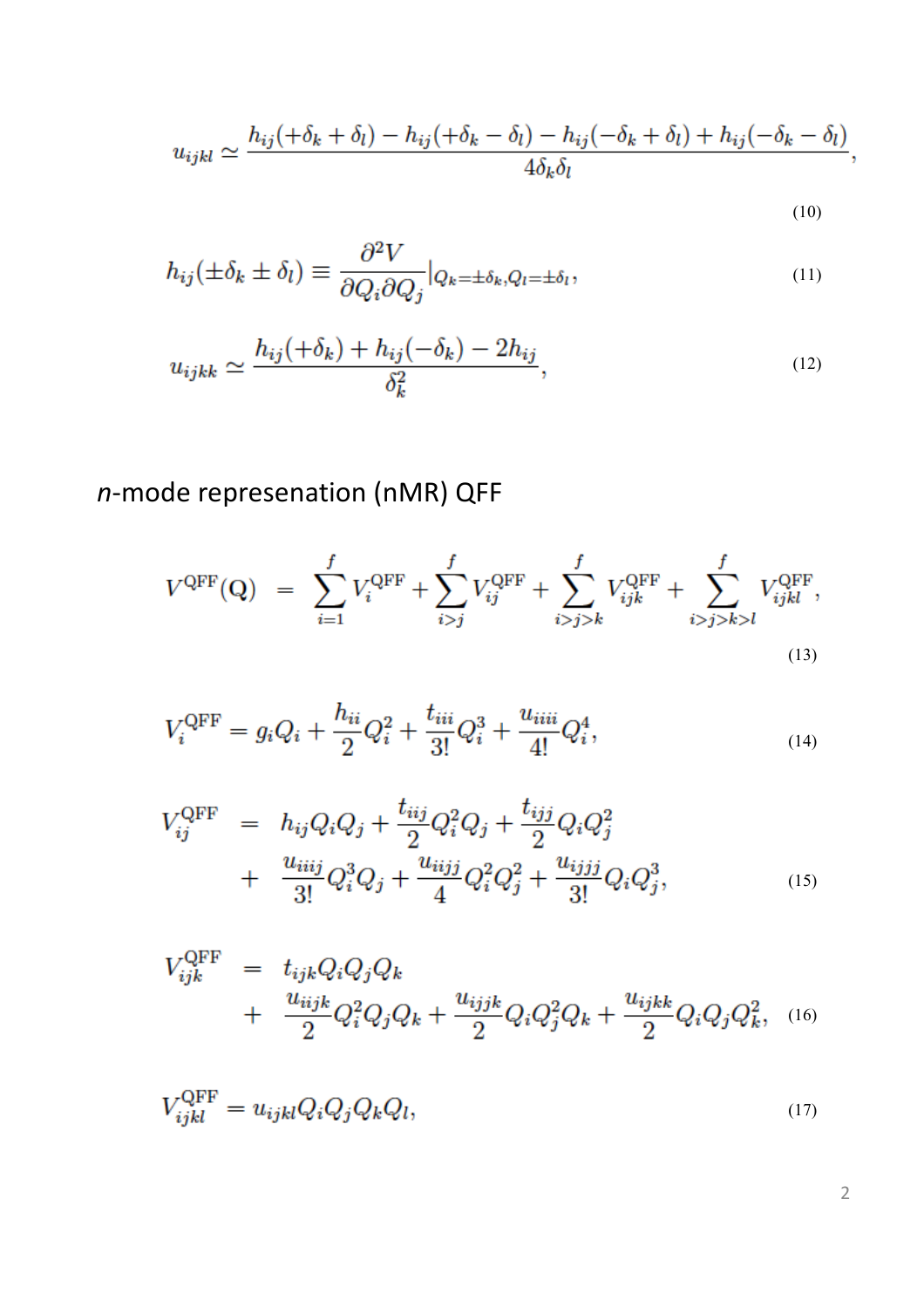# **Grid PES**

Lagrange interpolation of ab initio energy based on DVR grid points,  $Q_{\widetilde t}^{[k]}.$ 

$$
E(Q_i) = \sum_{k=0}^{M-1} E_k L_k(Q_i), \qquad (18)
$$

$$
L_k(Q_i^{[k']}) = \delta_{kk'},\tag{19}
$$

$$
\pi(Q_i) = \prod_{k=0}^{M-1} (Q_i - Q_i^{[k]}), \tag{20}
$$

$$
\pi_k(Q_i) = \frac{\pi(Q_i)}{Q_i - Q_i^{[k]}} = \prod_{k' \neq k}^{M-1} (Q_i - Q_i^{[k']}), \tag{21}
$$

$$
L_k(Q_i) = \frac{\pi(Q_i)}{\pi_k(Q_i^{[k]})} = \prod_{k' \neq k}^{M-1} \frac{(Q_i - Q_i^{[k']})}{(Q_i^{[k]} - Q_i^{[k']})},
$$
\n(22)

(ex.) when  $M = 1$ :

$$
E(Q_i) = E_0 \frac{Q_i - Q_i^{[1]}}{Q_i^{[0]} - Q_i^{[1]}} + E_1 \frac{Q_i - Q_i^{[0]}}{Q_i^{[1]} - Q_i^{[0]}},
$$
  

$$
= \frac{E_1 - E_0}{Q_i^{[1]} - Q_i^{[0]}} (Q_i - Q_i^{[0]}) + E_0,
$$
 (23)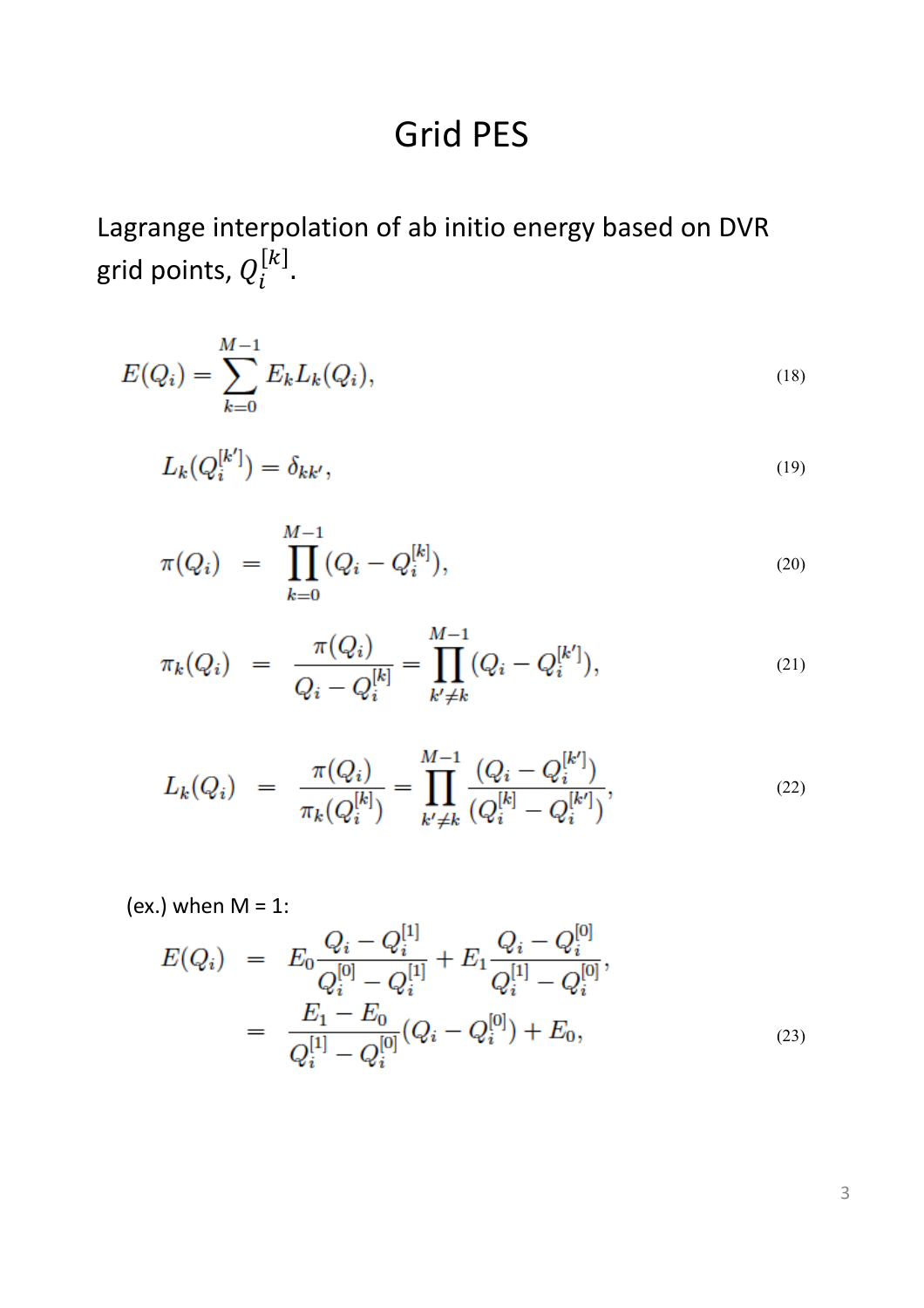## nMR Grid PES

$$
V^{grid}(\mathbf{Q}) = \sum_{i=1}^{f} V_i^{grid} + \sum_{i>j}^{f} V_{ij}^{grid} + \dots + \sum_{i_1 > i_2 > \dots > i_n}^{f} V_{i_n}^{grid}
$$
 (24)

$$
V_i^{grid}(Q_i) = E(Q_i), \tag{25}
$$

$$
V_{ij}^{grid}(Q_i, Q_j) = E(Q_i, Q_j) - V_i^{grid}(Q_i) - V_j^{grid}(Q_j),
$$
\n(26)

$$
V_{i_m}^{grid}(Q_{i_1},...,Q_{i_m}) = E(Q_{i_1},...,Q_{i_m}) - \sum_{l=1}^{m-1} \sum_{i_l \in i_m} V_{i_l}^{grid}(Q_{i_1},...,Q_{i_l}),
$$
\n(27)

$$
V_{i_m}^{grid}(Q_{i_1},...,Q_{i_m}) = 0, if any Q_i = 0.
$$
\n(28)

$$
V^{grid}\left(Q_1^{[k_1]},...,Q_f^{[k_f]}\right) = E\left(Q_1^{[k_1]},...,Q_f^{[k_f]}\right) = V^{ab\ initio}.
$$
\n(29)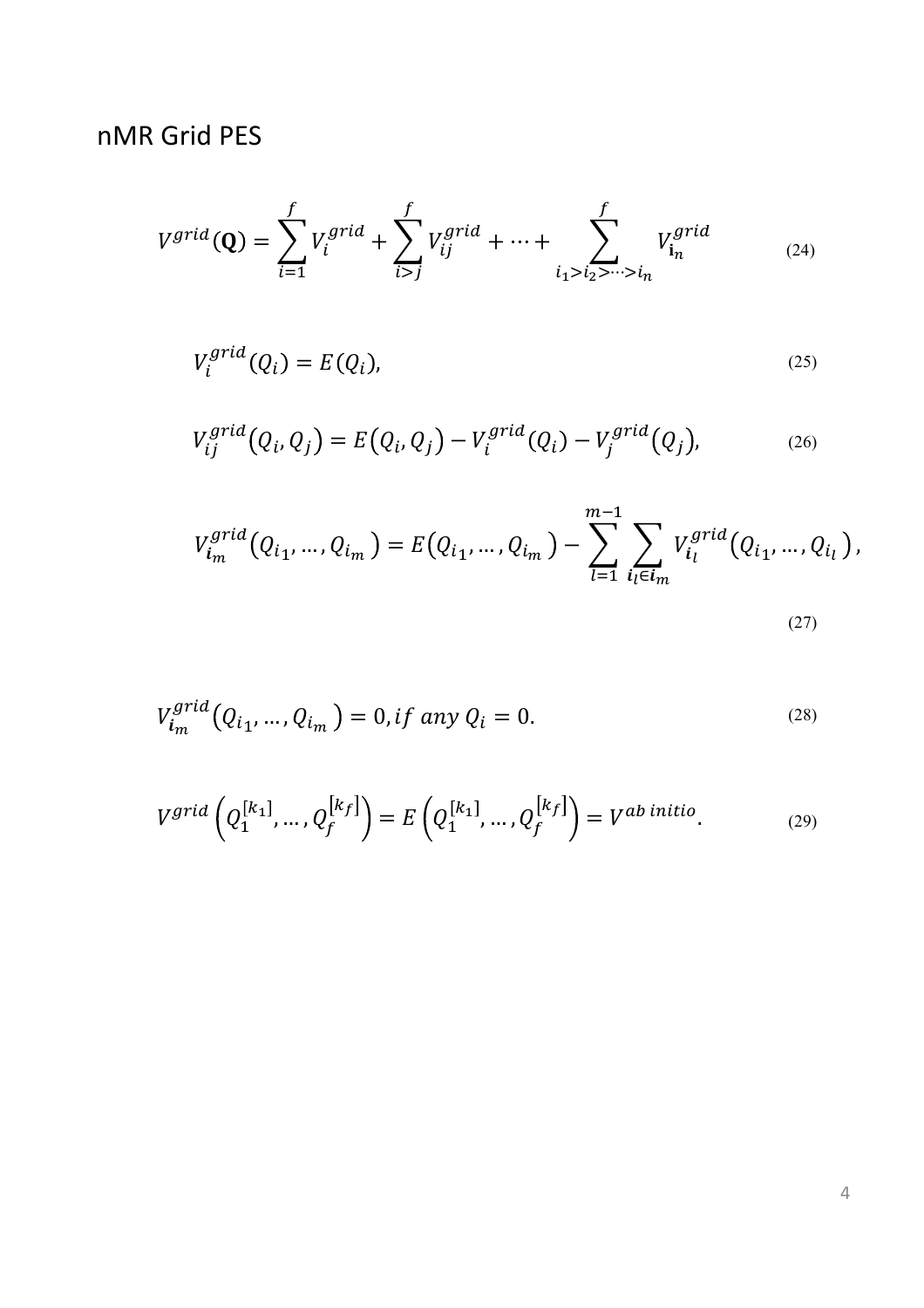# Multiresolution method

## [r] : Resolution (QFF/Grid, level of ab initio)

$$
V^{[r]} = \sum_{i \in r} V_i^{[r]} + \sum_{i_2 \in r} V_{ij}^{[r]} + \dots + \sum_{i_n \in r} V_{i_n}^{[r]},
$$
\n(30)

### Multiresolution PES

$$
V(\mathbf{Q}) = \sum_{r} V^{[r]},\tag{31}
$$

(ex.) Divide the resolution by coupling order:

$$
V^{[high]} = \sum_{i=1}^{f} V_i^{[high]},
$$
\n(32)

$$
V^{[mid]} = \sum_{i>j}^{f} V_{ij}^{[mid]} + \sum_{i>j>k}^{f} V_{ijk}^{[mid]}, \qquad (33)
$$

$$
V^{[low]} = \sum_{i>j>k>l}^{f} V_{ijkl}^{[low]},
$$
\n(34)

 $V = V^{[high]} + V^{[mid]} + V^{[low]}$ 

$$
= \sum_{i=1}^{f} V_i^{[high]} + \sum_{i>j}^{f} V_{ij}^{[mid]} + \sum_{i>j>k}^{f} V_{ijk}^{[mid]} \sum_{i>j>k}^{f} V_{ijkl}^{[low]},
$$
 (35)

5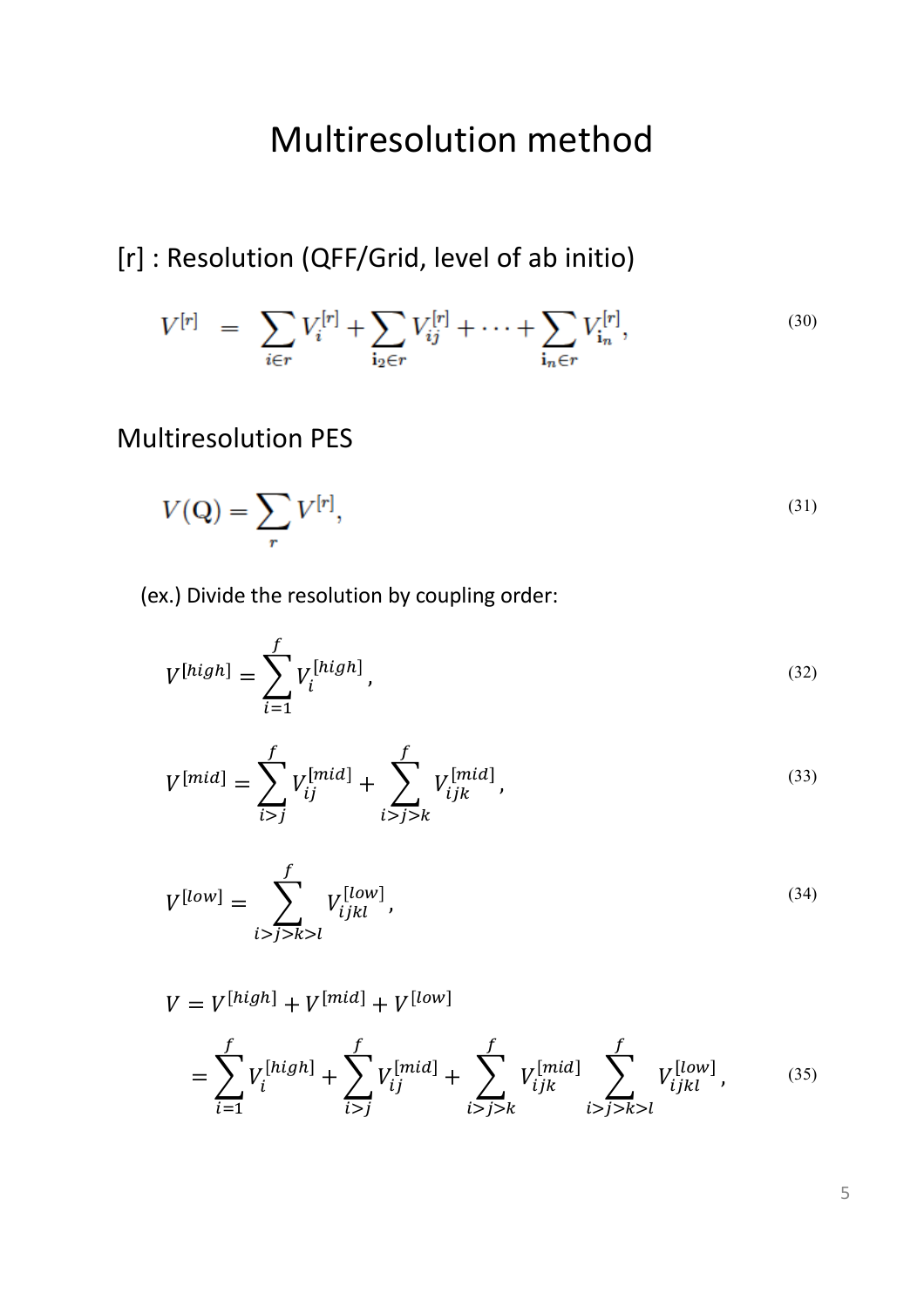Mode Coupling Strength

$$
V_c = \sum_{i>j}^{f} V_{ij}^{\text{QFF}} + \sum_{i>j>k}^{f} V_{ijk}^{\text{QFF}} + \sum_{i>j>k>l}^{f} V_{ijkl}^{\text{QFF}},
$$
\n(33)

Perturbation theory based on HO

$$
E_{\mathbf{n}}^{(0)} = \sum_{i=1}^{J} \hbar \omega_i (n_i + \frac{1}{2}) \tag{34}
$$

$$
E_{\mathbf{n}}^{(1)} = \langle \zeta_{\mathbf{n}} | V_c | \zeta_{\mathbf{n}} \rangle \tag{35}
$$

$$
E_{\mathbf{n}}^{(2)} = \sum_{\mathbf{k} \neq \mathbf{n}} \frac{|\langle \zeta_{\mathbf{k}} | V_c | \zeta_{\mathbf{n}} \rangle|^2}{E_{\mathbf{n}}^{(0)} - E_{\mathbf{k}}^{(0)}}
$$
(36)

#### MCS2

$$
\eta_{ij} = \eta_{iijj}^{(1)} + \eta_{ij}^{(2)} + P_{ij}(\eta_{ijj}^{(2)} + \eta_{ijjj}^{(2)}), \tag{37}
$$

- 2-mode, 1st order:

$$
\eta_{iijj}^{(1)} \equiv \frac{u_{iijj}}{4} \langle 00|Q_i^2 Q_j^2|00\rangle \,, \tag{38}
$$

- 2-mode, 2nd order:

$$
\eta_{ij}^{(2)} \equiv \frac{|h_{ij}\langle 01|Q_iQ_j|10\rangle|^2}{\hbar|\omega_i - \omega_j|},\tag{39}
$$

$$
\eta_{ijj}^{(2)} \equiv \frac{|t_{ijj} \langle 02|Q_i Q_j^2|10\rangle|^2}{4\hbar |\omega_i - 2\omega_j|}, \tag{40}
$$

$$
\eta_{ijjj}^{(2)} \equiv \frac{|u_{ijjj}\langle 01|Q_iQ_j^3|10\rangle|^2}{36\hbar|\omega_i - \omega_j|} + \frac{|u_{ijjj}\langle 03|Q_iQ_j^3|10\rangle|^2}{36\hbar|\omega_i - 3\omega_j|}, \quad (41)
$$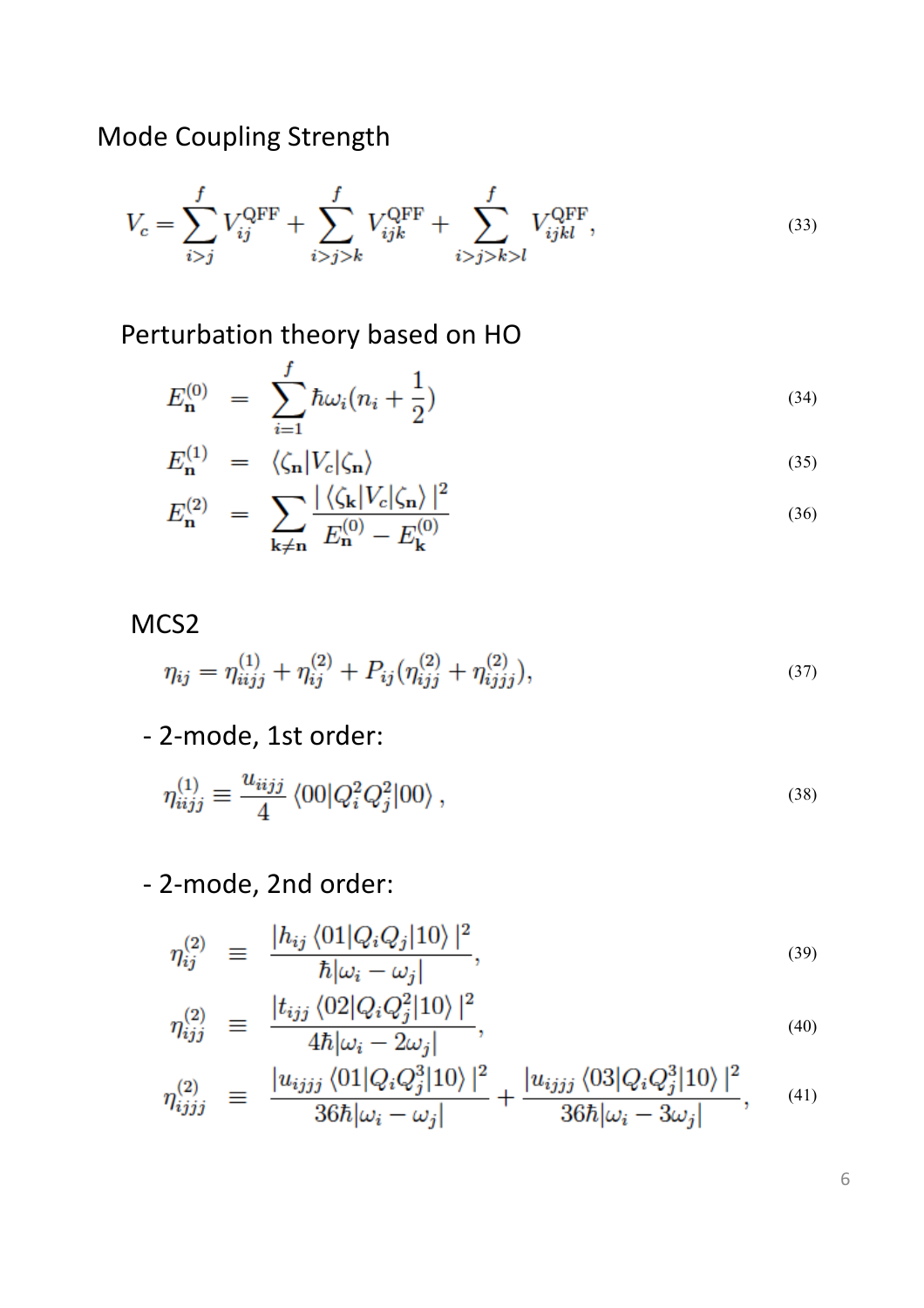### MCS3

$$
\eta_{ijk} = \eta_{ijk}^{(2)} + \eta_{jki}^{(2)} + \eta_{kij}^{(2)} + P_{ijk}\eta_{ijjk}^{(2)},
$$
\n(42)

## - 3-mode, 2nd order:

$$
\eta_{ijk}^{(2)} \equiv \frac{|t_{ijk} \langle 011|Q_i Q_j Q_k|100\rangle|^2}{\hbar |\omega_i - \omega_j - \omega_k|},\tag{43}
$$

$$
\eta_{ijjk}^{(2)} \equiv \frac{|u_{ijjk}\langle 021|Q_iQ_j^2Q_k|100\rangle|^2}{4\hbar|\omega_i - 2\omega_j - \omega_k|},\tag{44}
$$

### MCS4

$$
\eta_{ijkl} = \eta_{ijkl}^{(2)} + \eta_{jkli}^{(2)} + \eta_{klij}^{(2)} + \eta_{lijk}^{(2)},\tag{45}
$$

## - 4-mode, 2nd order:

$$
\eta_{ijkl}^{(2)} \equiv \frac{|u_{ijkl}\langle 0111|Q_iQ_jQ_kQ_l|1000\rangle|^2}{\hbar|\omega_i - \omega_j - \omega_k - \omega_l|},\tag{46}
$$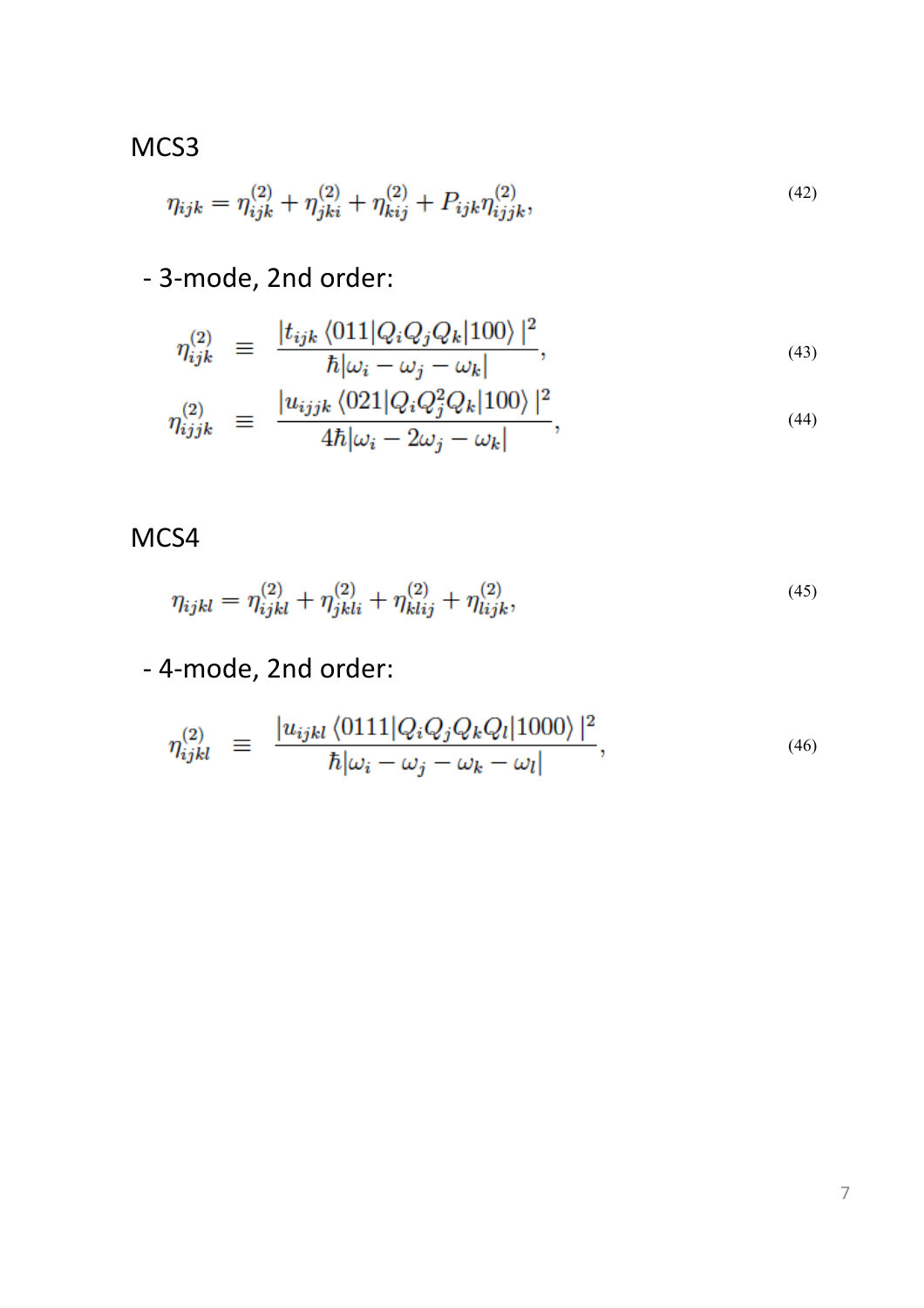| . .<br>г. | 0 |  |
|-----------|---|--|
|           |   |  |

|                  |         | 2MCS | 3MCS | 4MCS |
|------------------|---------|------|------|------|
| MCS > 1          | direct  | 13   |      |      |
| $1e-4 < MCS < 1$ | OFF     |      | l () |      |
| $MCS < 1e-5$     | neglect |      |      |      |

<u> 1980 - Johann Stein, marwolaethau (b. 1980)</u>

 $C_2H_4$ 

|                  |            | 2MCS | 3MCS | 4MCS |
|------------------|------------|------|------|------|
| MCS > 1          | direct     | 58   | 17   | 28   |
| $1e-4 < MCS < 1$ | <b>OFF</b> |      | 54   | 36   |
| $MCS < 1e-5$     | neglect    |      | 149  | 431  |

Guanine  $(C_5N_5OH_5)$ 

|                  |         | 2MCS | 3MCS | 4MCS  |
|------------------|---------|------|------|-------|
| MCS > 1          | direct  | 202  | 260  | 124   |
| $1e-4 < MCS < 1$ | OFF.    | 658  | 9684 | 34185 |
| $MCS < 1e-4$     | neglect |      | 1536 | 77621 |